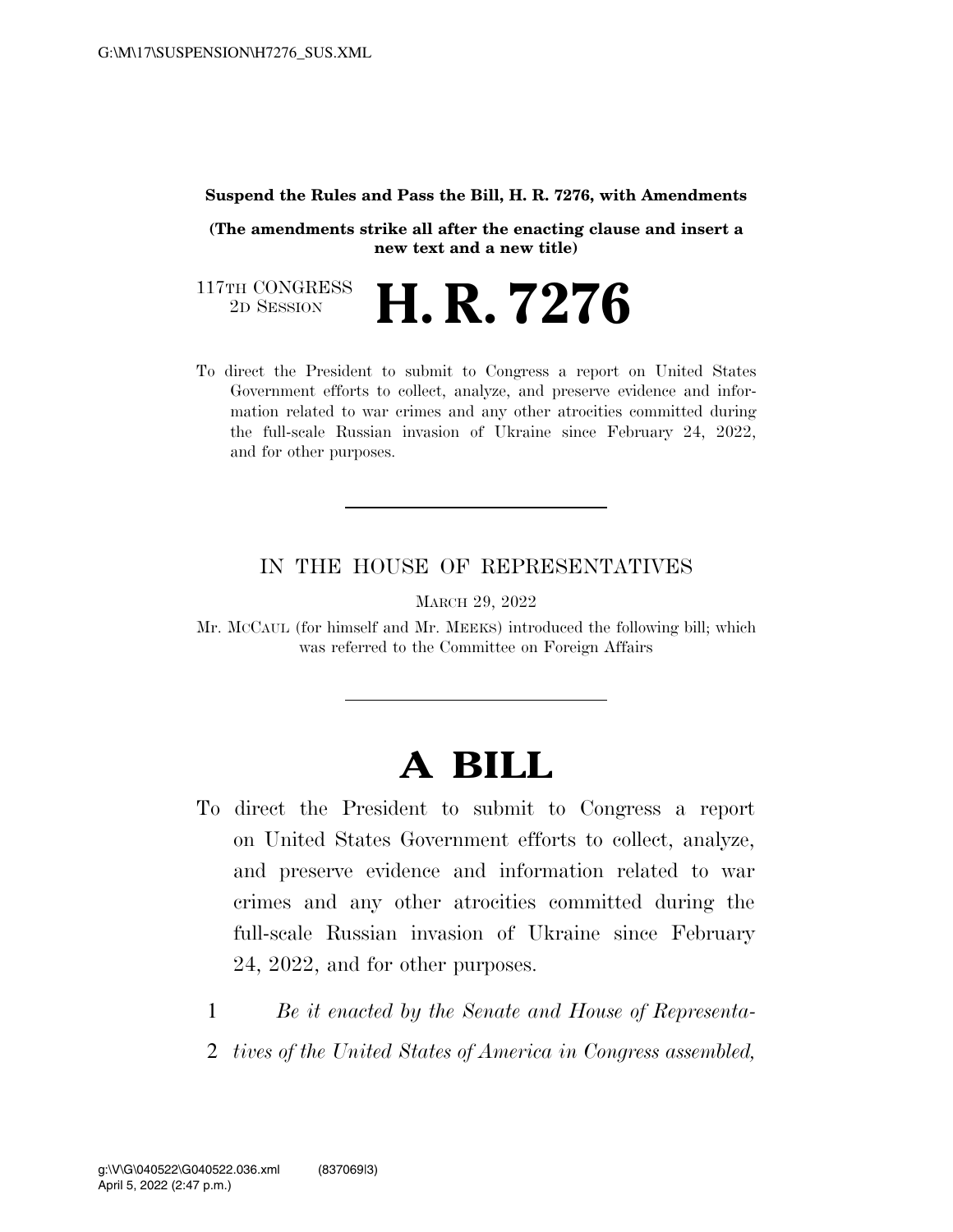$\mathfrak{D}$ 

### **SECTION 1. SHORT TITLE.**

 This Act may be cited as the ''Ukraine Invasion War Crimes Deterrence and Accountability Act''.

#### **SEC. 2. SENSE OF CONGRESS.**

It is the sense of Congress that—

- (1) in its premeditated, unprovoked, unjustified, and unlawful full-scale invasion of Ukraine that commenced on February 24, 2022, the military of the Government of the Russian Federation under the direction of President Vladimir Putin has com- mitted war crimes that include but are not limited to—
- (A) the deliberate targeting of civilians and injuring or killing of noncombatants;
- (B) the deliberate targeting and attacking of hospitals, schools, and other non-military buildings dedicated to religion, art, science, or charitable purposes, such as the bombing of a theater in Mariupol that served as a shelter for noncombatants and had the word ''children'' written clearly in the Russian language outside; (C) the indiscriminate bombardment of undefended dwellings and buildings; (D) the wanton destruction of property not 25 justified by military necessity;
- 26 (E) unlawful civilian deportations;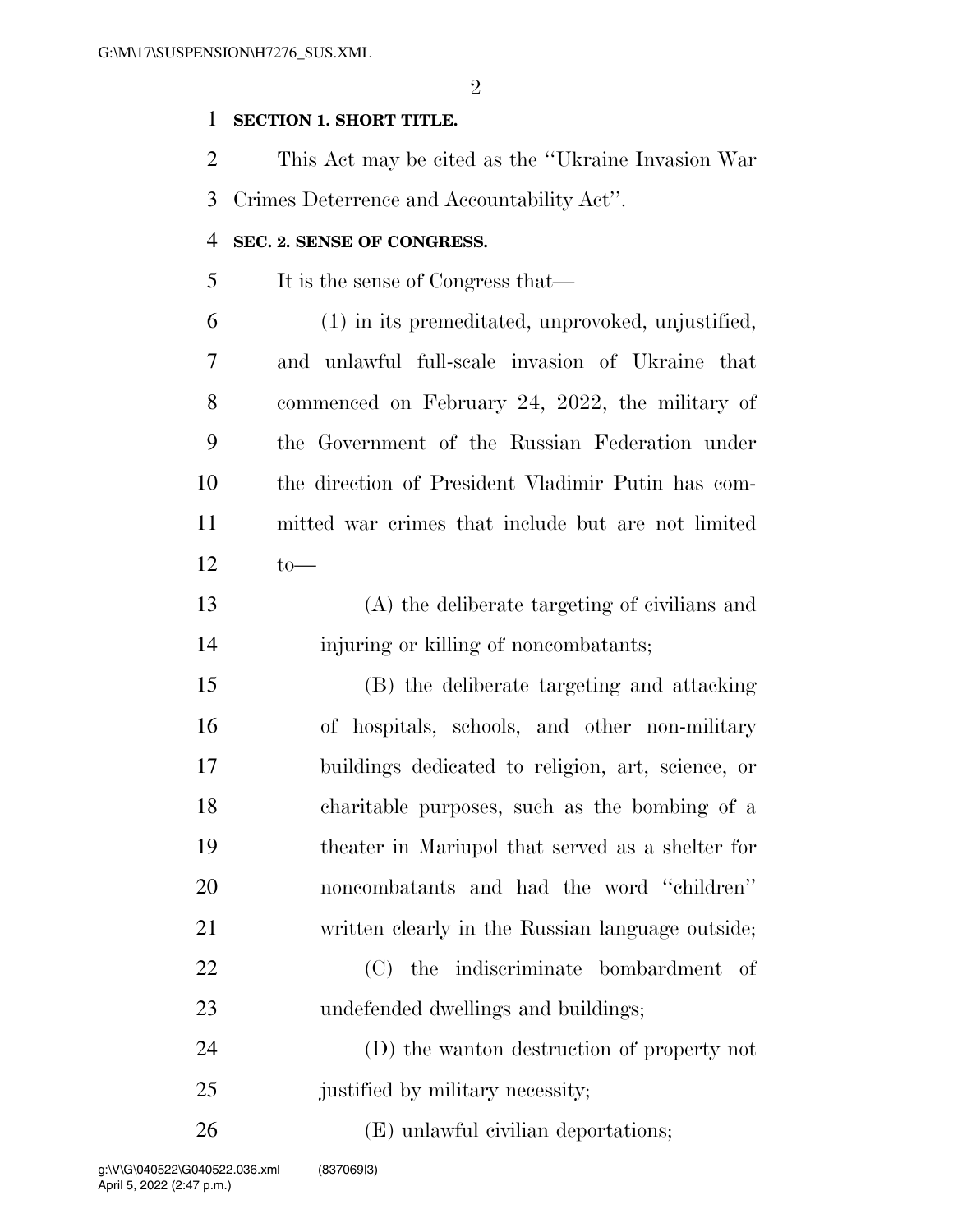| $\mathbf{1}$   | (F) the taking of hostages; and                        |
|----------------|--------------------------------------------------------|
| $\overline{2}$ | (G) rape, or sexual assault or abuse;                  |
| 3              | $(2)$ the use of chemical weapons by the Govern-       |
| $\overline{4}$ | ment of the Russian Federation in Ukraine would        |
| 5              | constitute a war crime, and engaging in any military   |
| 6              | preparations to use chemical weapons or to develop,    |
| $\overline{7}$ | produce, stockpile, or retain chemical weapons is      |
| 8              | prohibited by the Chemical Weapons Convention, to      |
| 9              | which the Russian Federation is a signatory;           |
| 10             | (3) Vladimir Putin has a long record of com-           |
| 11             | mitting acts of aggression, systematic abuses of       |
| 12             | human rights, and acts that constitute war crimes or   |
| 13             | other atrocities both at home and abroad, and the      |
| 14             | brutality and scale of these actions, including in the |
| 15             | Russian Federation republic of Chechnya, Georgia,      |
| 16             | Syria, and Ukraine, demonstrate the extent to which    |
| 17             | his regime is willing to flout international norms and |
| 18             | values in the pursuit of its objectives;               |
| 19             | (4) Vladimir Putin has previously sanctioned           |
| 20             | the use of chemical weapons at home and abroad, in-    |
| 21             | cluding in the poisonings of Russian spy turned dou-   |
| 22             | ble agent Sergei Skripal and his daughter Yulia and    |
|                |                                                        |

 leading Russian opposition figure Aleksey Navalny, and aided and abetted the use of chemical weapons by President Bashar al-Assad in Syria; and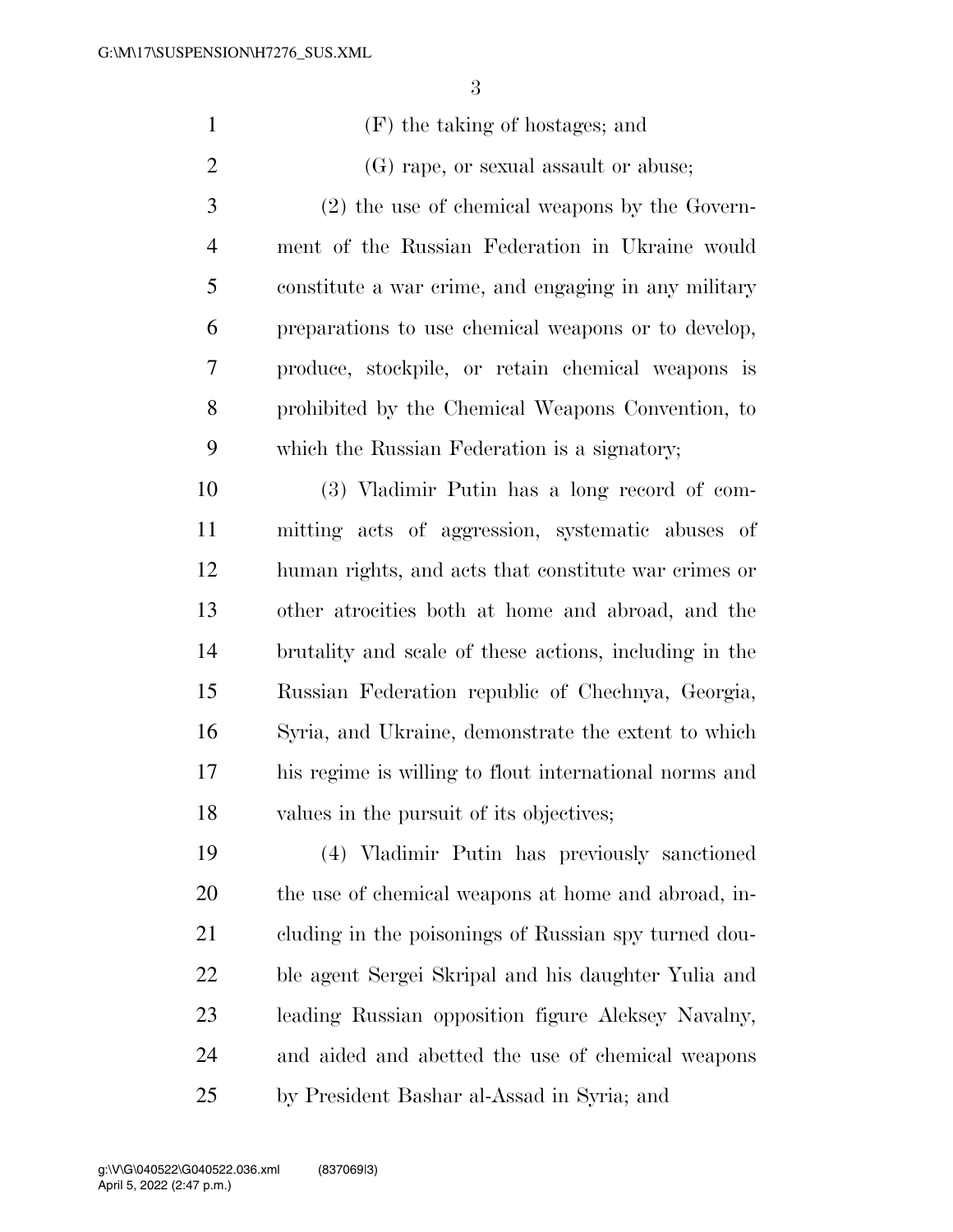(5) in 2014, the Government of the Russian Federation initiated its unprovoked war of aggres- sion against Ukraine which resulted in its illegal oc- cupation of Crimea, the unrecognized declaration of independence by the so-called ''Donetsk People's Re- public'' and ''Luhansk People's Republic'' by Rus- sia-backed proxies, and numerous human rights vio-lations and deaths of civilians in Ukraine.

### **SEC. 3. STATEMENT OF POLICY.**

10 It is the policy of the United States—

 (1) to collect, analyze, and preserve evidence and information related to war crimes and other atrocities committed during the full-scale Russian invasion of Ukraine that began on February 24, 2022, for use in appropriate domestic, foreign, and international courts and tribunals prosecuting those responsible for such crimes;

 (2) to help deter the commission of war crimes and other atrocities in Ukraine by publicizing to the maximum possible extent, including among Russian and other foreign military commanders and troops in Ukraine, efforts to identify and prosecute those responsible for the commission of war crimes during the full-scale Russian invasion of Ukraine that began on February 24, 2022; and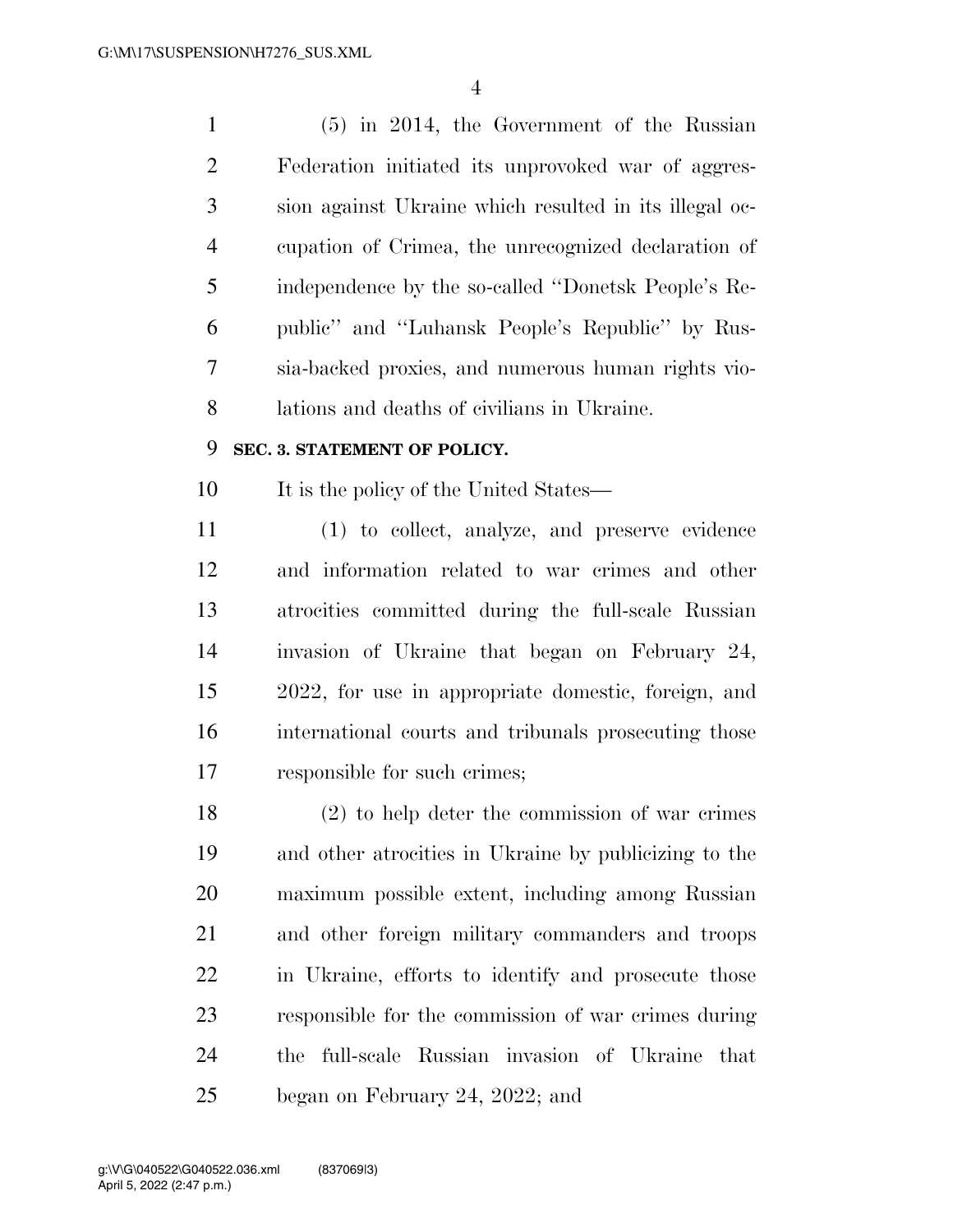(3) to continue efforts to identify, deter, and pursue accountability for war crimes and other atrocities committed around the world and by other perpetrators, and to leverage international coopera- tion and best practices in this regard with respect to the current situation in Ukraine.

### **SEC. 4. REPORT ON UNITED STATES EFFORTS.**

 Not later than 90 days after the date of the enact- ment of this Act, and consistent with the protection of intelligence sources and methods, the President shall sub- mit to the appropriate congressional committees a report, which may include a classified annex, describing in detail the following:

 (1) United States Government efforts to collect, analyze, and preserve evidence and information re- lated to war crimes and other atrocities committed during the full-scale Russian invasion of Ukraine since February 24, 2022, including a description of—

 (A) the respective roles of various agencies, departments, and offices, and the interagency mechanism established for the coordination of such efforts;

 (B) the types of information and evidence that are being collected, analyzed, and pre-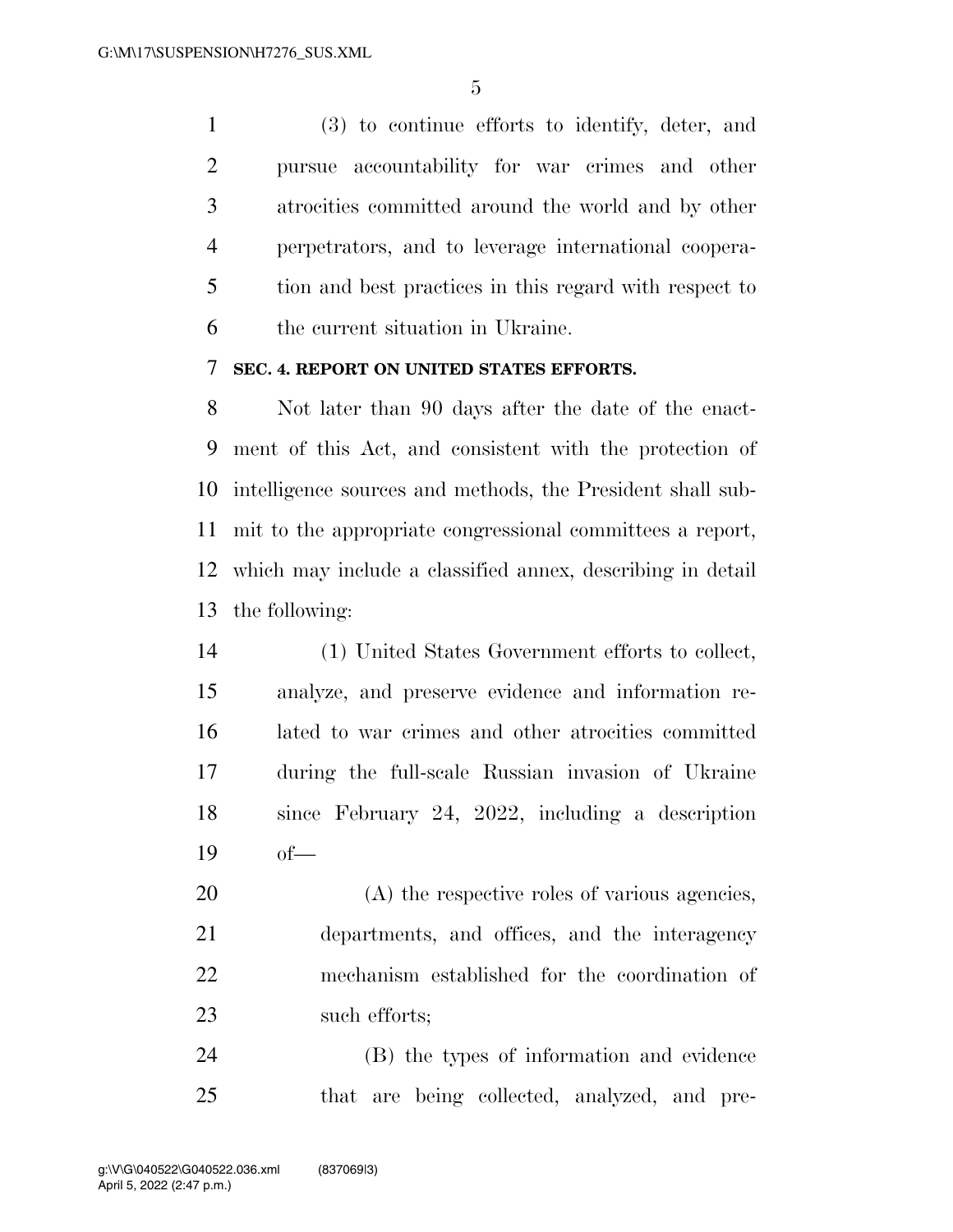served to help identify those responsible for the commission of war crimes or other atrocities during the full-scale Russian invasion of Ukraine in 2022; and

 (C) steps taken to coordinate with, and support the work of, allies, partners, inter- national institutions and organizations, and nongovernmental organizations in such efforts. (2) Media, public diplomacy, and information operations to make Russian military commanders, troops, political leaders and the Russian people aware of efforts to identify and prosecute those re- sponsible for the commission of war crimes or other atrocities during the full-scale Russian invasion of Ukraine in 2022, and of the types of acts that may be prosecutable.

 (3) The process for a domestic, foreign, or international court or tribunal to request and obtain from the United States Government information re- lated to war crimes or other atrocities committed during the full-scale Russian invasion of Ukraine in 2022.

#### **SEC. 5. DEFINITIONS.**

In this Act: